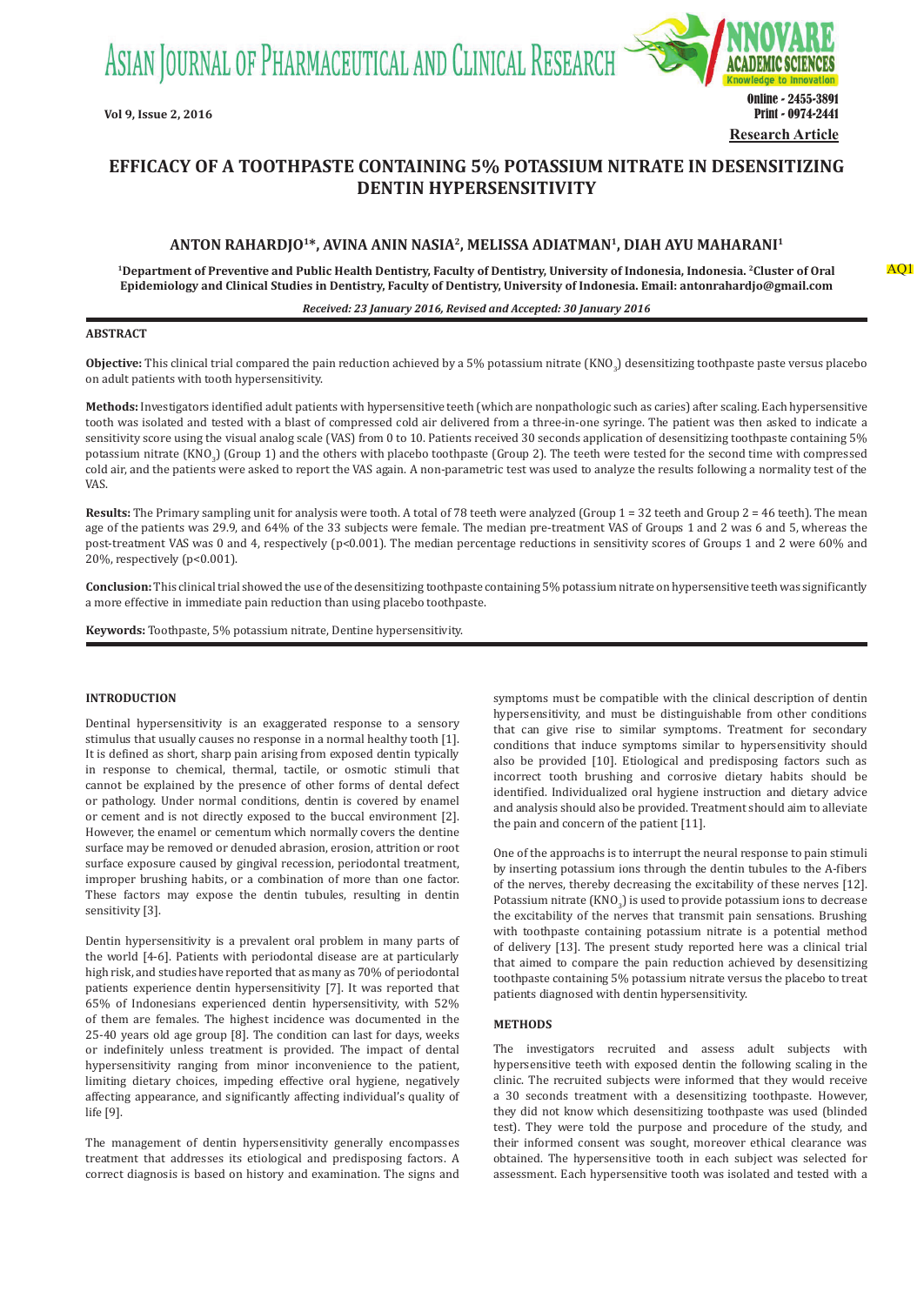blast of compressed cold air delivered from the three-in-one syringe [14]. The subject was then asked to give a self-perceived sensitivity score with the visual analog scale (VAS), from 0 to 10. The VAS of 0 (absence of pain) was considered to indicate no discomfort, and VAS of 10 was considered to indicate maximum pain causing great distress to the subject [15]. Subjects who reported a pre-treatment VAS <4 were excluded from the study.

Subjects who had, at least, one hypersensitive tooth with a VAS score of 4 or above were assigned to the two study groups in a sequential manner, i.e. the first patient to Group 1 and the second patient to Group 2, and so on. In Group 1, the subjects received a 30 seconds polish with a desensitizing toothpaste containing 5% potassium nitrate. The subjects in Group 2 received a placebo treatment. Each tooth was assessed for a second time with compressed cold air immediately after the toothpaste apllication, and the patients were again asked to report the VAS.

We estimated that the percentage reduction in VAS in the test and control groups would be 60% and 20%, respectively, with a common standard deviation of 30%. Using a power of 0.8 and alpha (Type 1 error rate) of 0.05, the minimum number of hypersensitive teeth needed for the study was calculated to be 50, with 25 teeth per group.

The data were assessed for a normal distribution using the Shapiro– Wilk test for normality using the computer software SPSS Statistics. Parametric or nonparametric tests were used as appropriate. A Mann– Whitney U test was used to study the pre- and post-treatment VAS and the reduction in VAS of the treatment group as these data were not normally distributed. The medians and interquartile ranges are reported for all of the continuous variables to provide information on the distribution of the data. All of the statistical tests were two-tailed, and the significance level was set at 0.05. Reduction in hypersensitivity score was acquired by calculating the change of VAS score (VAS after - VAS before).

#### **RESULTS**

The measurements were done to 78 teeth as the primary unit analysis. Data were analyzed from 46 placebo group and 32 others as a test group. The mean age of the patients were 29.9, and 64% of the 33 subjects were female. No side affect nor adverse events occurred. Research results represented in Table 1 and Graph 1 showed the mean of sensitivity measurements results before and after toothpaste usage. Mann–Whitney statistical tests was employed to compare mean between toothpastes groups at baseline, after toothpaste application, and reduction between the two groups. Tested toothpaste showed a significant difference, decreasing the sensitivity of teeth compared to placebo.

The non-parametric Mann–Whitney, rather than a paired t-test, was used to study the pre- and post-treatment VAS and the reduction in VAS in the treatment group because the data did not follow a normal distribution. Moreover, Mann–Whitney was employed as the statistical test, due to its robust properties in calculating unequal sample size between conditions, inhomogeneity of variance between conditions and not normally distributed data.

## **DISCUSSION**

Dentin hypersensitivity is a prevalent oral problem that can last for days, weeks or indefinitely unless treatment is provided [1]. Incorrect tooth brushing method and gingival recession due to periodontal disease are some reasons for tooth hypersensitivity [3]. The clinical trial found a significant immediate pain reduction from tooth hypersensitivity after desensitizing toothpaste containing 5% potassium nitrate was applicated for 30 seconds to tooth dentine. This study was a practitioner-based clinical, and thus had the advantage of creating study patient accrual rates. It also broadened the pool of study patients in clinical trials, thus making study results more generalizable [16]. There was thus no conflict of interest or potential for abuse.

**Table 1: Mean (SD), range and median of the pre‑ and post‑treatment sensitivity score (VAS) and percentage reduction in the sensitivity score by treatment group**

| <b>Hypersensitivity</b><br>scores | Group 1<br>$(n=32)$ | Group 2<br>$(n=46)$ | p value |
|-----------------------------------|---------------------|---------------------|---------|
| Pre-treatment                     |                     |                     | 0.765   |
| hypersensitivity score            |                     |                     |         |
| Mean (SD)                         | 5.44 (1.24)         | 5.48(1.65)          |         |
| Range                             | 4-8                 | $4 - 10$            |         |
| Median                            | 6                   | 5                   |         |
| Post-treatment                    |                     |                     | < 0.001 |
| hypersensitivity score            |                     |                     |         |
| Mean (SD)                         | 1.19(1.42)          | 3.63(2.22)          |         |
| Range                             | $0 - 4$             | $0 - 10$            |         |
| Median                            | $\theta$            | 4                   |         |
| Reduction in                      |                     |                     |         |
| hypersensitivity score            |                     |                     |         |
| Mean (SD)                         | 42.5(21.6)          | 18.5(18.5)          | < 0.001 |
| Range                             | $0 - 70$            | $0 - 60$            |         |
| Median                            | 60                  | 20                  |         |

Group 1: 5% potassium nitrate paste, Group 2: Placebo paste, SD: Standard deviation, VAS: Visual analog scale



**Graph 1: Sensitivity test (visual analog scale) measurements results before and after of toothpaste usage in mean**

A blast of compressed cold air delivered from a three-in-one syringe to the tested teeth was used in the dental clinics to assess hypersensitivity. This is a common assessment method that has been used in several clinical studies [16,17]. A commonly accepted theory of dentin hypersensitivity is the hydrodynamic theory, suggesting that hypersensitivity is caused by changes in the flow of fluid in the dentin tubules due to changes in temperature and air pressure. This, in turn, triggers pain receptors at the nerve endings located at the pulpal aspect to fire nerve impulses, thereby eliciting pain. The 5% potassium nitrate  $(KNO<sub>3</sub>)$  desensitizing toothpaste is primarily for home use [2]. This treatment is effective. It was used in this study compared with placebo.

Subjects, as well as the investigators, were blinded to their study group assignment. The second evaluation of self-perceived sensitivity score was performed right after the 30 seconds of toothpaste application, the variations between subjects would be small and unlikely to affect the outcome measured. The placebo effect may have played a role [14]. Patients were informed that they were being treated with a desensitizing toothpaste, although they were not told what kind of toothpaste it was. The placebo effect is a pervasive phenomenon that is part of the response to active medical intervention. A systematic review of clinical trials concluded that the placebo effect can be significant in the treatment of pain and continuous subjective outcomes [18].

The toothpaste containing 5% potassium nitrate is considered to be the option for the treatment of tooth hypersensitivity. Potassium nitrate provides potassium ions to decrease the excitability of the nerves that transmit pain. Brushing with potassium nitrate containing toothpaste